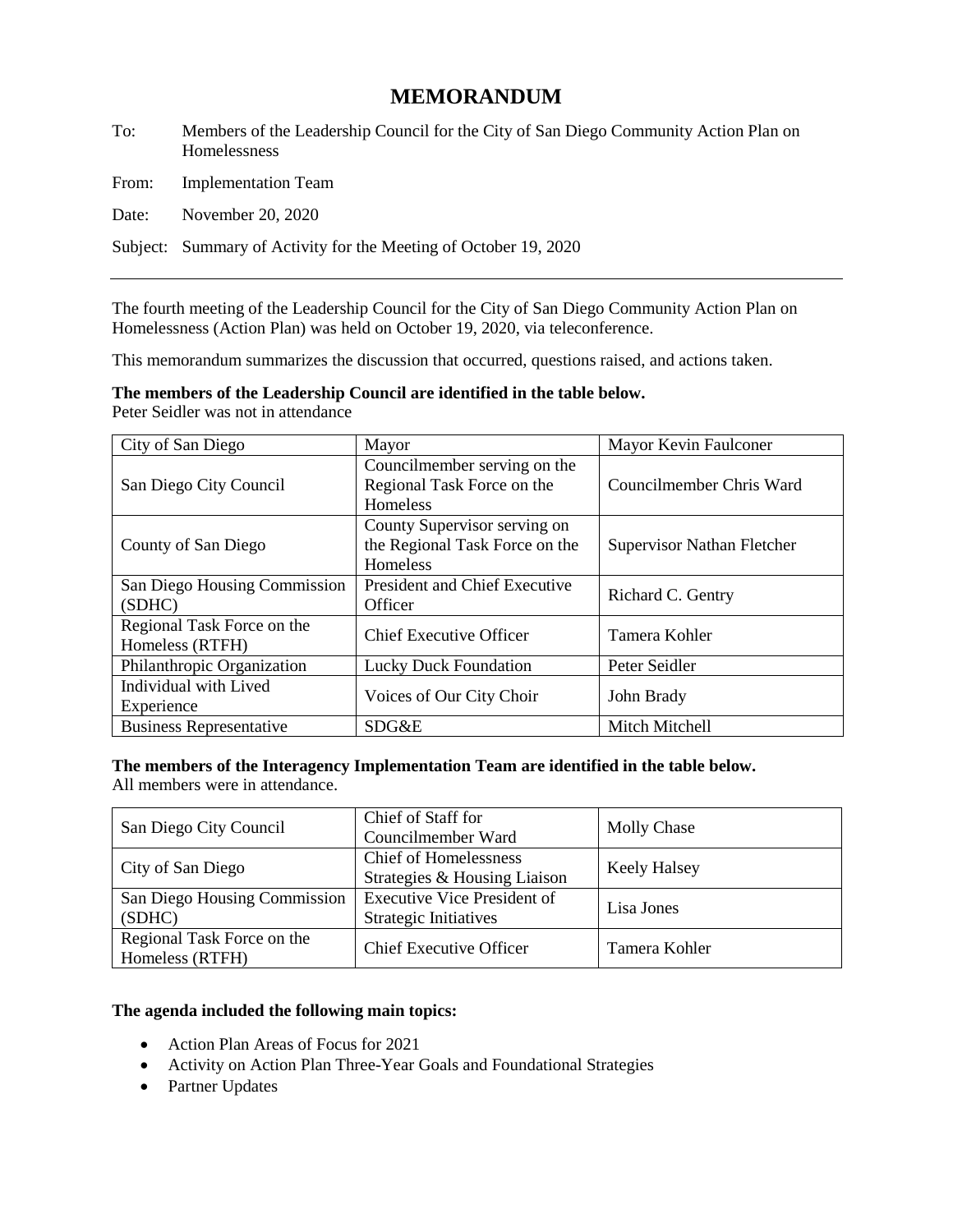The Implementation Team presented a document with recommended areas of focus for calendar year 2021 for the Leadership Council's review and discussion during the meeting. The discussion and input from the Leadership Council members on the recommendations are intended to help guide staff. The recommendations presented at the meeting can be found in Attachment A and are referenced below.

This was the last represented meeting with Mayor Faulconer and Councilmember Ward as members of the Leadership Council. SDHC President & CEO Gentry and other members of the Leadership Council recognized their contributions and roles as founding members of the Leadership Council and thanked them for their leadership.

## **Action Plan Areas of Focus for 2021**

The Implementation Team informed the Leadership Council that a presentation would be made to the City Council on October 27, 2020, on progress toward the Action Plan goals and the potential recommended areas of focus for calendar year 2021. The Implementation Team shared the recommended areas of focus with the Leadership Council for input and guidance that could then be incorporated into the presentation to the City Council.

The areas of focus are categorized by Foundational Strategies. Some of the items are recommended actions from the Action Plan that were identified as higher priority items, and others are activities that were identified this year as a result of successes and lessons learned through Operation Shelter to Home. The list only highlights new recommended areas of focus; it does not include all activities underway.

## Implement a Systems Level Approach to Homeless Planning

Under the Foundational Strategy to implement a systems level approach to homeless planning, the Implementation Team recommended implementing a City Homelessness Response Center and Neighborhood-Based Coordinated Outreach Program concurrently. The Implementation Team informed the Leadership Council that both items would be presented to the City Council on October 27, 2020, and if approved, would be implemented in tandem over the coming months to create a coordinated, clientcentric, City of San Diego Homelessness Crisis Response System. The Homelessness Response Center will provide system navigation services that coordinate all activities to move someone from homelessness to housed. The Coordinated Outreach Program will strategically engage with individuals and focus outreach resources in a neighborhood-based approach in alignment with RTFH's Outreach and Encampment policies. The two programs will make significant progress in filling system gaps and creating a unified systems-level approach.

The Implementation Team also recommended regularly reporting on Action Plan progress through a front-facing, transparent, reporting dashboard. An Action Plan ["Progress at a Glance"](https://public.tableau.com/profile/san.diego.housing.commission.sdhc.#!/vizhome/shared/TGKWYHWMX) dashboard is available on SDHC's website. The dashboard is a first iteration and will soon include data metrics that will report quarterly on progress toward the Action Plan goals.

Along with the quarterly reports, the Implementation Team recommended creating a communications workgroup to develop practices on how to strategically communicate to the community on progress toward the Action Plan goals.

## Create a Client-Centered Homelessness Assistance System

Operation Shelter to Home placed a strong focus on creating a client-centered homelessness assistance system. Work is already underway on engaging with Advisory Groups, and the Implementation Team recommended increasing the participation and engagement with these groups to infuse these lenses in the systems-level approach.

The Action Plan reports that Black San Diegans are overrepresented in the region's population of persons experiencing homelessness. Data show that this population is being served in an equitable rate in regard to *exits from homelessness to housing*, and the Implementation Team recommended identifying and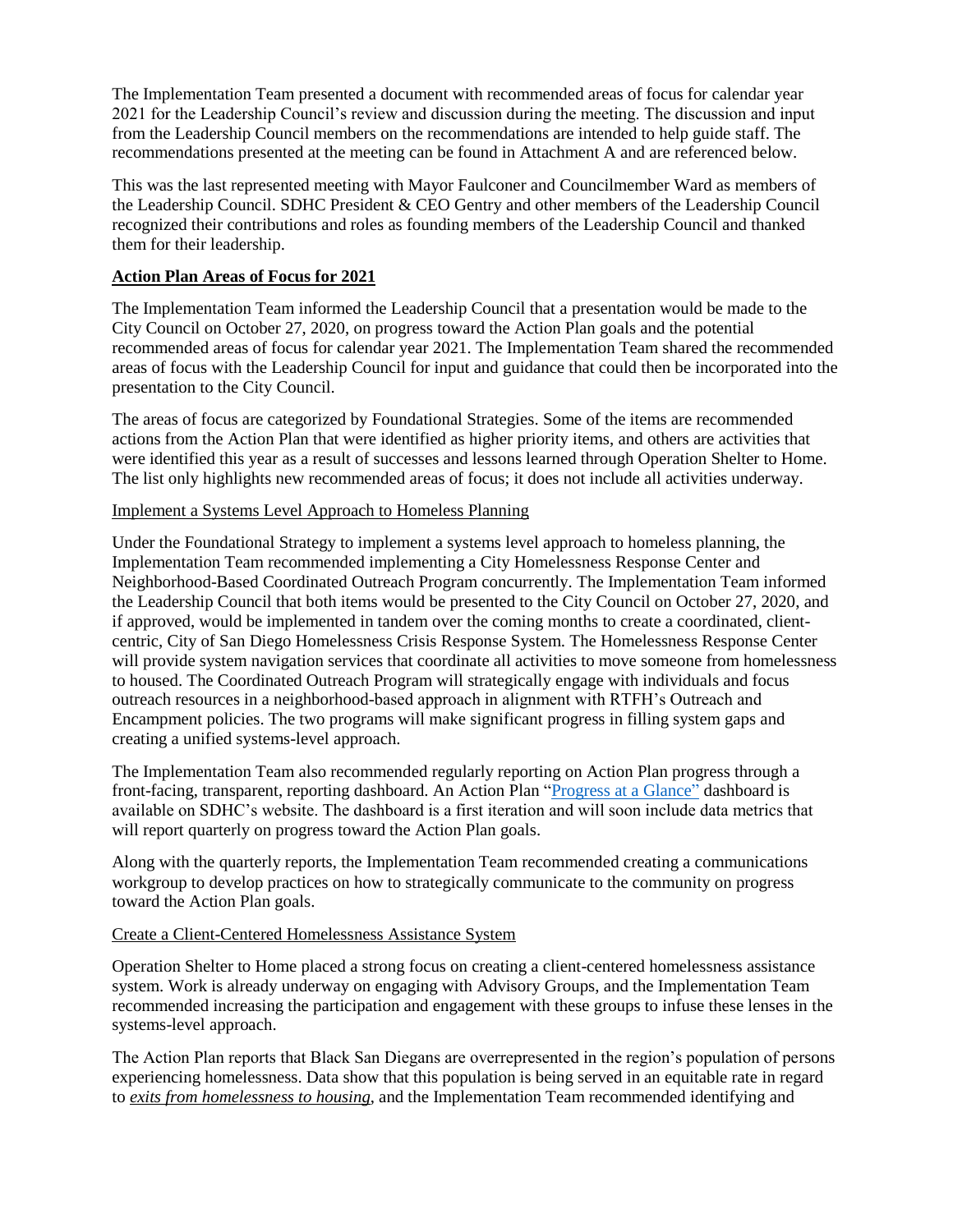determining any potential opportunities to impact the contributing factors related to the disproportionate representation of certain populations regarding *entry into homelessness*.

Another recommended area of focus for next year will be to analyze the places and spaces where housing is denied or more difficult to access because of the negative impacts of enforcement and criminal history on people experiencing homelessness. The Coordinated Outreach program will play an important role in acting on this focus and increasing access to programs and services.

Lastly, the Implementation Team recommended implementing an automated program to gather systemsfeedback from persons experiencing homelessness. This system will provide both quantitative and qualitative feedback that will be utilized to define and inform changes that may be needed. The automated program is easy to use and anonymous, which should encourage high utilization and honest feedback.

## Increase the Production of/Access to Permanent Solutions

The Implementation Team recommended building on the successful level of collaboration that supported the Hotel Acquisition Project. As additional funding becomes available, the City will be more competitive due to the successes and lessons learned from this year. The Implementation Team recommended broadening the scope of looking at permanent solutions, identifying new partnerships and opportunities, and reviewing all funded projects in the citywide pipeline to understand what projects are coming online and when. The data need to be centralized to better identify areas to work more strategically to increase housing resources and shorten occupancy timelines.

The Implementation Team also recommended continuing the advocacy around funding opportunities for additional projects and to identify development targets. The state created mechanisms to expedite lowincome housing developments, and there is a need to build on this to meet the goals outlined in the Action Plan through actions like creating a "diamond lane" process with the City Planning Office and continuing to implement the recommendations from the San Diego Housing Commission's "Preserving Affordable Housing in the City of San Diego" report.

The Leadership Council did not recommend any revisions to the Areas of Focus for Calendar Year 2021. The members of the Leadership Council commended the approach to utilize successes and lessons learned from Operation Shelter to Home to guide the areas of focus for next year, and stated the importance to identify clear annual goals in addition to the near-term goals outlined in the Action Plan.

## **Activity on Community Action Plan Three-Year Goals and Foundational Strategies**

The Implementation Team highlighted a few activities that occurred this calendar year toward meeting the goals outlined in the Action Plan. The activities are categorized into two groups, Actioned Activities and Accelerated Activities, and are guided by at least one of the five Foundational Strategies from the Action Plan. Following the Leadership Council meeting, a presentation was made to City Council on October 27, 2020, and those materials and video are available online on the [City Council's website.](https://www.sandiego.gov/city-clerk/officialdocs/council-agendas-minutes-results)

Accelerated Activities are activities that have occurred in response to COVID-19 or at an accelerated rate due to the pandemic. Actioned Activities are activities that the Implementation Team carried out in the initial months of calendar year 2020 as part of the implementation of the plan.

## 1. Accelerated Activities/COVID-19 Response

Operation Shelter to Home launched on April 1, 2020, to protect San Diegans experiencing homelessness during the COVID-19 pandemic. The temporary shelter at the Convention Center serves a population of more than 1,000 individuals daily and has maintained a very low COVID-19 positivity rate among clients, staff and volunteers.

The response to COVID-19 concurrently with the homelessness crisis both tested and demonstrated the validity and value of the Action Plan. The Action Plan allowed the Implementation Team and Leadership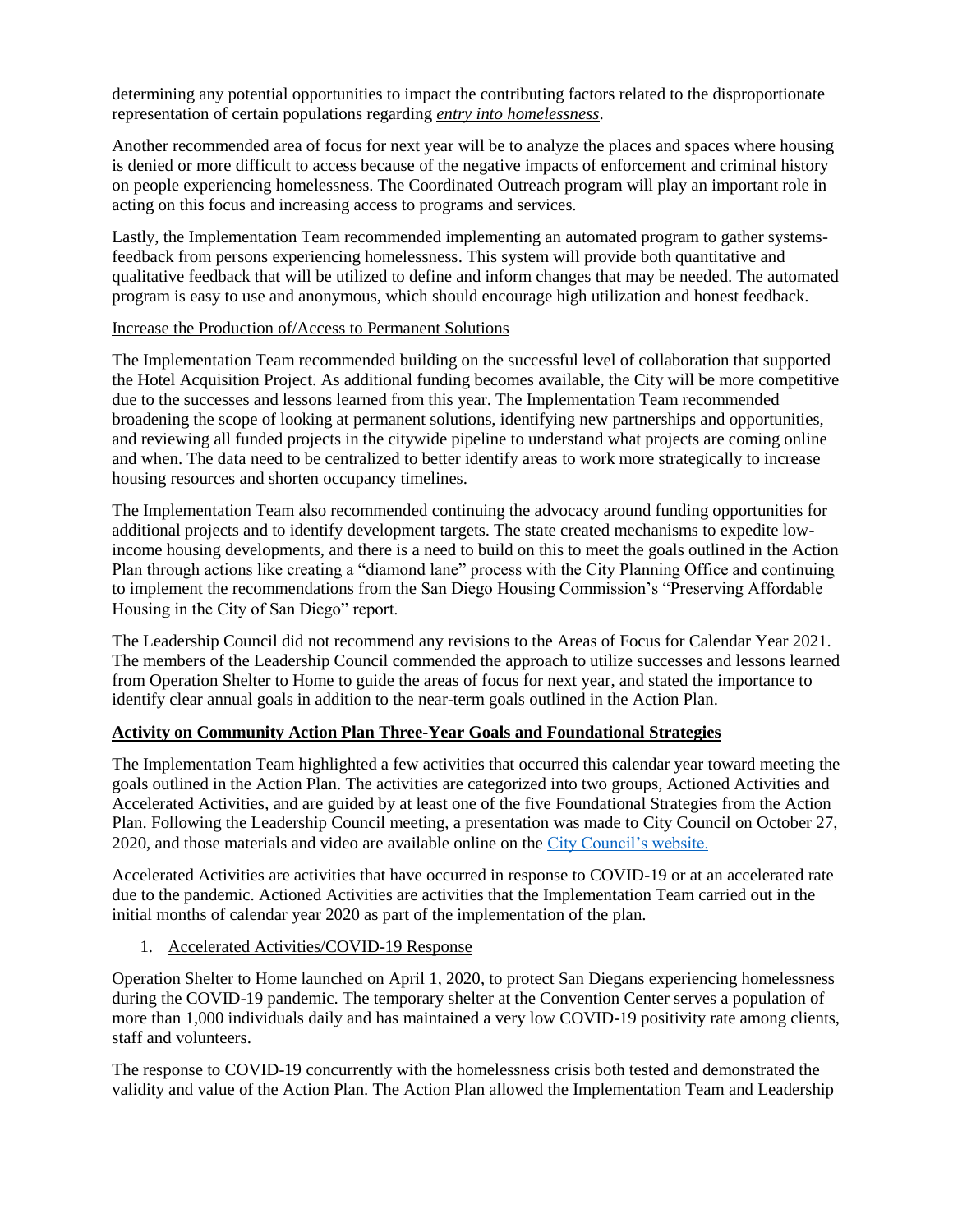Council to make informed and aligned decisions that support the goals and Foundational Strategies outlined in the Action Plan and continued to foster the development of an integrated system.

## 2. Actioned Activities

Implement the Neighborhood-Based Coordinated Street Outreach Program

After the Leadership Council meeting, the San Diego City Council approved the Neighborhood-Based Coordinated Street Outreach Program on October 27, 2020. People Assisting the Homeless (PATH) will be operating the program. PATH demonstrated successes in their existing programs that will align closely with the Coordinated Outreach Program. This program will be implemented in tandem with the City of San Diego Homelessness Response Center to create a coordinated, client-centric City of San Diego Homelessness Crisis Response System.

The Coordinated Outreach Program also aligns with the Outreach Standards and Practices that RTFH is developing. The RTFH is working with OrgCode Consulting and specifically Iain De Jong, a nationally recognized expert, to develop an enhanced set of standards for street outreach services. A draft of outreach standards is currently being presented to various stakeholders and is in the process of being adopted by RTFH.

## PEER Pilot program with San Diego City College

The Homelessness Program for Engaged Educational Resources, or PEER, is a collaboration between SDHC and San Diego City College. The program provides homeless services industry-specific education to develop the local workforce needed for programs and services that help individuals experiencing homelessness. Students will learn about national and regional policy, local programming, and practical application, including having opportunities to engage with a variety of service provider staff and regional and national experts. Students will also receive assistance from dedicated career counselors to work with students on career planning and job placement opportunities within the local homeless services industry.

The first class was on October 13, 2020, through live video conference, with 42 students enrolled this semester.

## Engagement with Advisory Groups

An increased effort has taken place to engage with advisory groups to create a communication feedback loop on the implementation of the Action Plan. RTFH made a concerted effort to engage with youth through the Youth Action Board. Engagement with advisory groups of persons with lived experience is being implemented with the HEAL Network and Voices of Our City Choir.

RTFH also established an Ad Hoc Committee on Addressing Homelessness Among Black San Diegans to explore the factors contributing to the disparities among Black persons experiencing homelessness, listen and engage in extensive public dialogue with community stakeholders, and develop a series of recommendations that the Continuum of Care can take to better address the impacts of systemic racism and its effects within the homeless crisis response system.

## **Partner Updates**

RTFH implemented a change in their leadership structure. As a result of the growth the organization experienced, RTFH bifurcated their board between the nonprofit organization and the Continuum of Care. The two groups work closely together, and RTFH will continue to work to enhance the collaboration between the region and the City.

## **Next Meeting**

The next meeting will occur in mid-to-late January 2021, depending on most members' availability.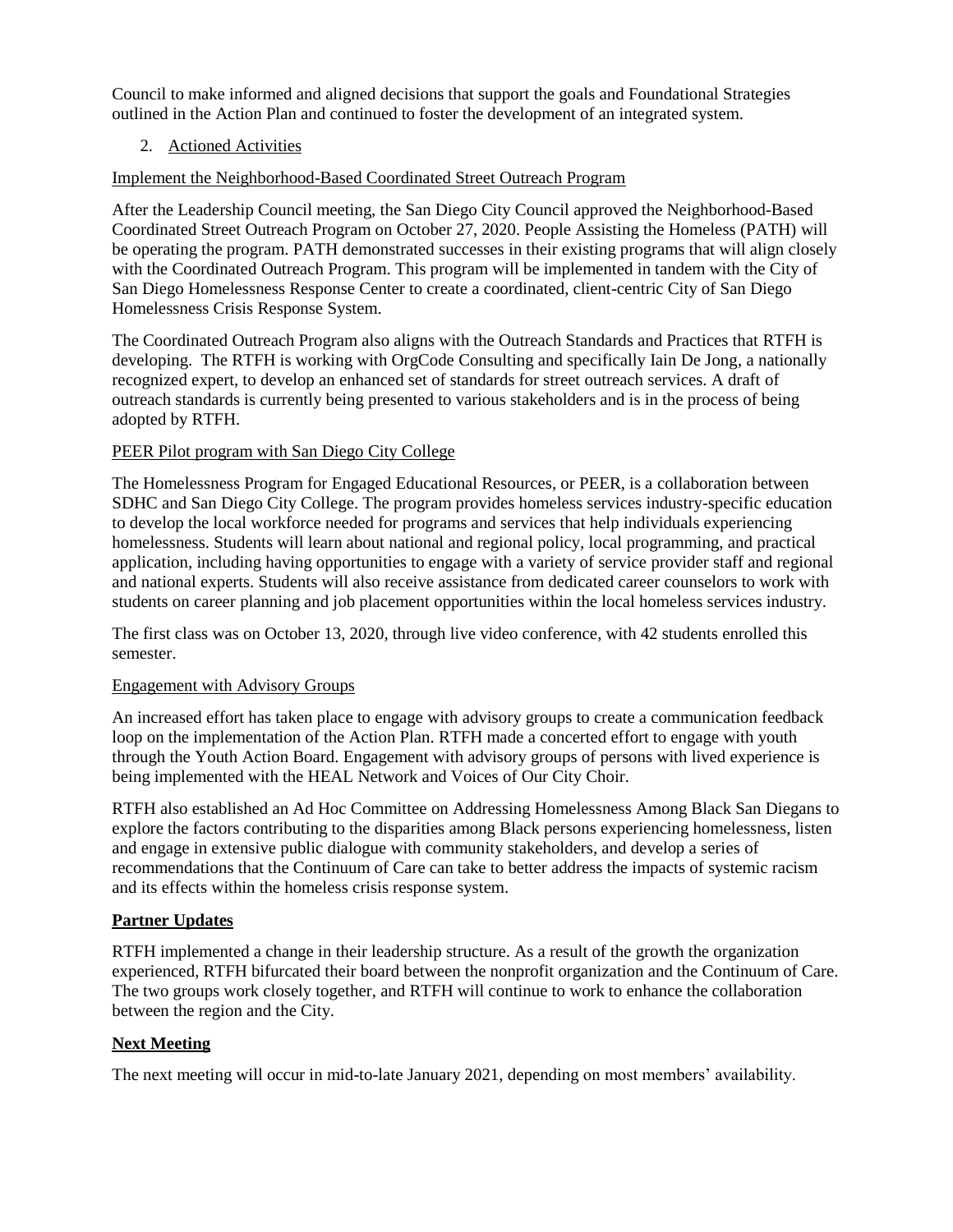**Implement a Systems-Level Approach to Homelessness Planning**

- Implement City of San Diego Homelessness Response Center and system performance reporting
- Implement Coordinated Outreach Program
- Develop and provide quarterly reports to community stakeholders on progress against the Community Action Plan
- Create a communications workgroup and plan

**Create a Client-Centered Homeless Assistance System**

- Increase participation in system and program plann ing and feedback by People with Lived Experience
- Analyze data, identify, and determine any potential opportunities to impact the contributing factors related to disproportionate representation of certain populations regarding entry into homelessness
- Reduce negative impacts of enforcement and criminal history on people experiencing homelessness, and any barriers that may come up towards obtaining housing
- Implement automated client -feedback program to improve system performance

**Increase the Production of/Access to Permanent Solutions**

- Identify near -term goals
- Identify currently funded projects in pipeline and occupancy timeline
- Identify funding opportunities for additional projects
	- o State advocacy
	- o Federal advocacy
- Identify annual development targets beginning i n 2021
- Work with City Planning Office to create a "diamond lane" process to expedite low-income housing development executed as part of this plan
- Coordinate timing of funding competitions across partners to support pipeline expansion in alignment with this plan
- Work with community partners to identify potential land/property for development
- Identify SRO properties for preservation
- Work with County, State, and local partners to identify service funding for Permanent Supportive Housing units to be developed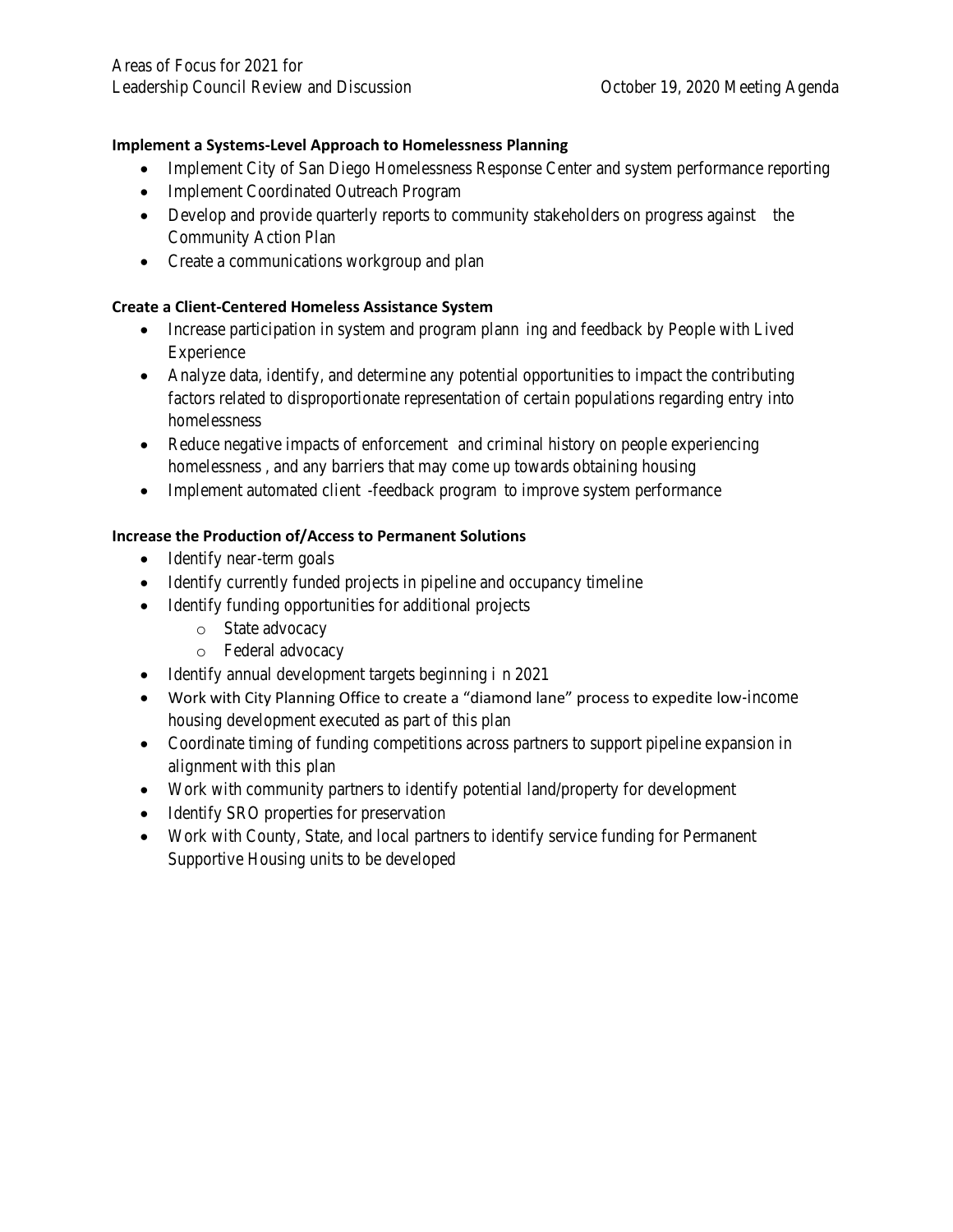## **Background and Purpose of the Community Action Plan on Homelessness**

The Community Action Plan on Homelessness (Community Action Plan) is a comprehensive, 10-year plan that builds on recent progress, lays out short-term achievable goals, and serves as a guide for long-term success in addressing homelessness.

The Community Action Plan was developed by Corporation for Supportive Housing (CSH) through a contract with the San Diego Housing Commission (Housing Commission) on behalf of the City. The San Diego City Council unanimously accepted the Community Action Plan on October 14, 2019.

## **Implementing Structure**

The Community Action Plan recommends the creation of a governance structure that supports cross agency collaboration, systems-level thinking and accountability.

The City-wide Leadership Council is a group of community leaders and partners that participate in regular reviews of progress on the Action Plan. The group includes agency leadership in addition to other groups including a person with lived experience, business and philanthropic leaders.

The Interagency Implementation Team is a group of senior level staff from the main funding agencies and oversight structures in the City related to homelessness. The group provides recommendations to the Leadership Council, carry out actions and activities to achieve the goals in the Action Plan based on priorities within the framework of the five foundational strategies.

| City of San Diego                             | Mayor                                                                         | Mayor Kevin Faulconer      |
|-----------------------------------------------|-------------------------------------------------------------------------------|----------------------------|
| San Diego City Council                        | Councilmember serving on the<br>Regional Task Force on the<br>Homeless (RTFH) | Councilmember Chris Ward   |
| County of San Diego                           | County Supervisor serving on<br>the RTFH                                      | Supervisor Nathan Fletcher |
| San Diego Housing<br><b>Commission (SDHC)</b> | <b>President and Chief Executive</b><br>Officer                               | Richard C. Gentry          |
| <b>RTFH</b>                                   | Chief Executive Officer                                                       | Tamera Kohler              |
| Philanthropic Organization                    | Lucky Duck Foundation                                                         | Peter Seidler              |
| Individual with Lived<br>Experience           | Voices of Our City Choir                                                      | John Brady                 |
| <b>Business Representative</b>                | SDG&E                                                                         | Mitch Mitchell             |

#### **The members of the Leadership Council are identified in the table below.**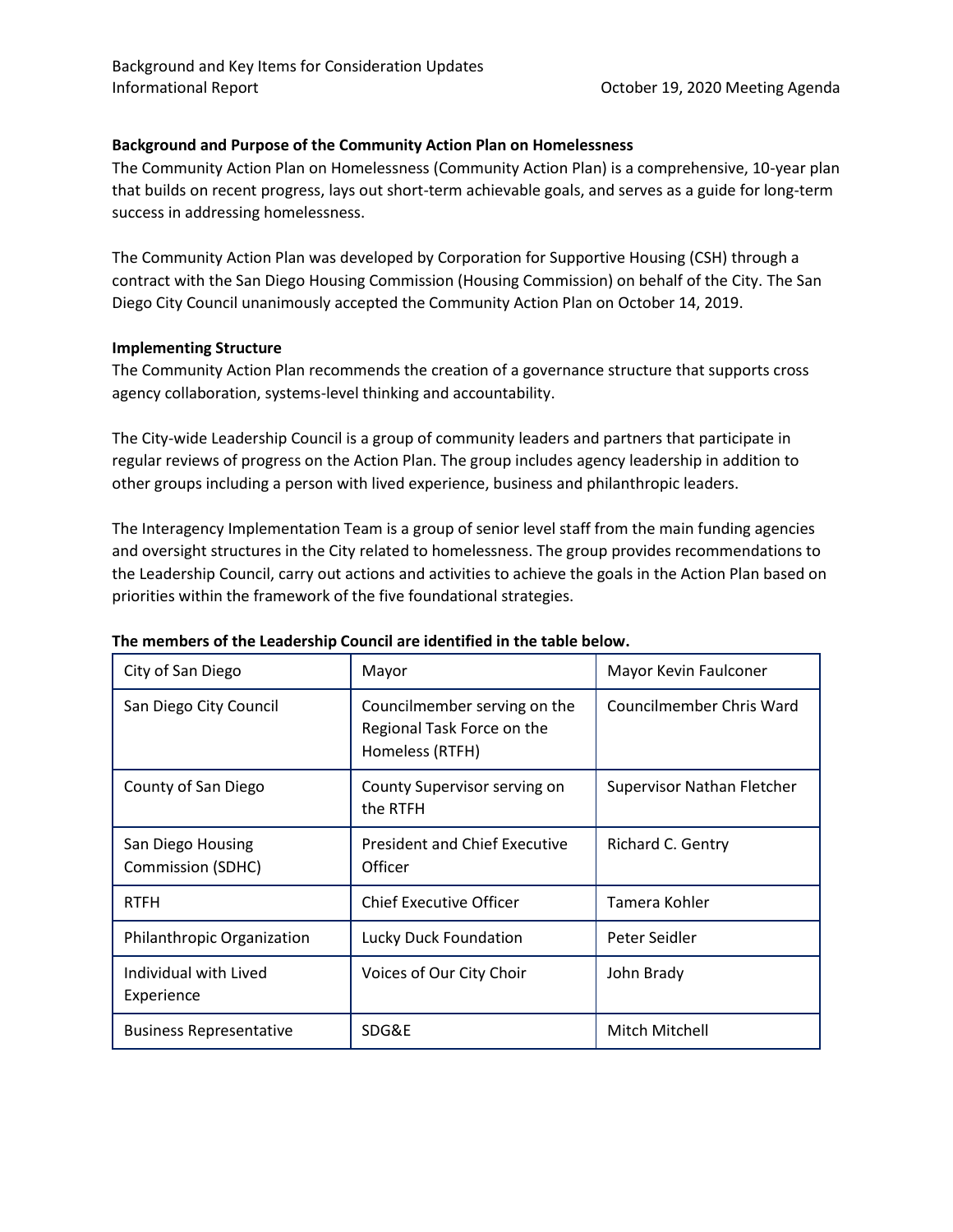| San Diego City Council                        | Chief of Staff for Councilmember<br>Ward                              | Molly Chase         |
|-----------------------------------------------|-----------------------------------------------------------------------|---------------------|
| City of San Diego                             | Chief of Homelessness Strategies &<br>Housing Liaison                 | <b>Keely Halsey</b> |
| San Diego Housing<br>Commission (SDHC)        | Senior Vice President Homeless<br><b>Housing Innovations Division</b> | Lisa Jones          |
| Regional Task Force on the<br>Homeless (RTFH) | <b>Chief Executive Officer</b>                                        | Tamera Kohler       |

### **The members of the Interagency Implementation Team are identified in the table below.**

## **Key Items for Immediate Consideration**

CSH identified six key items that should be addressed by the Leadership Council and Implementation Team early in its formation. These items are complex in nature, and require close coordination and alignment between partners to identify appropriate paths for resolution.

## 1. **Additional Behavioral Health Resources**

The implementation team is in ongoing conversations with the County to broaden the eligibility of Permanent Supportive Housing (PSH) vouchers to be more client-centered. The San Diego County Board of Supervisors unanimously approved the FY 2020-21 budget, which includes \$5.4 million for the County fund essential supportive services for individuals who reside at permanent supportive housing locations.

## 2. **HUD-VASH and POFA Voucher Utilization**

Operation Shelter to Home provided an opportunity to improve the utilization of Veterans Affairs Supportive Housing (VASH) and Project One For All (POFA) vouchers. Through coordination with local, regional, and federal leaders, including leaders from the U.S. Department of Veterans Affairs (VA) and operational staff, barriers around how the VASH program historically operated were addressed. This led to a dramatically higher utilization rate of VASH vouchers.

The County contracted with Mental Health Systems (MHS) to provide services on-site at the Convention Center to actively identify individuals that may be eligible for POFA vouchers. In addition SDHC staff worked closely with MHS, contracted POFA service providers, and County Behavioral Health Services (BHS) leadership to reduce barriers to process and increase voucher utilization. The political will and leadership of the Mayor Faulconer's office, Supervisor Fletcher, Tamer Kohler of RTFH and the SDHC's CEO Rick Gentry has been integral in achieving these successes with the VA and County BHS partners.

## 3. **Enforcement of Ordinances**

Over the past several years, the San Diego Police Department (SDPD) has made changes to the way officers interact with homeless individuals.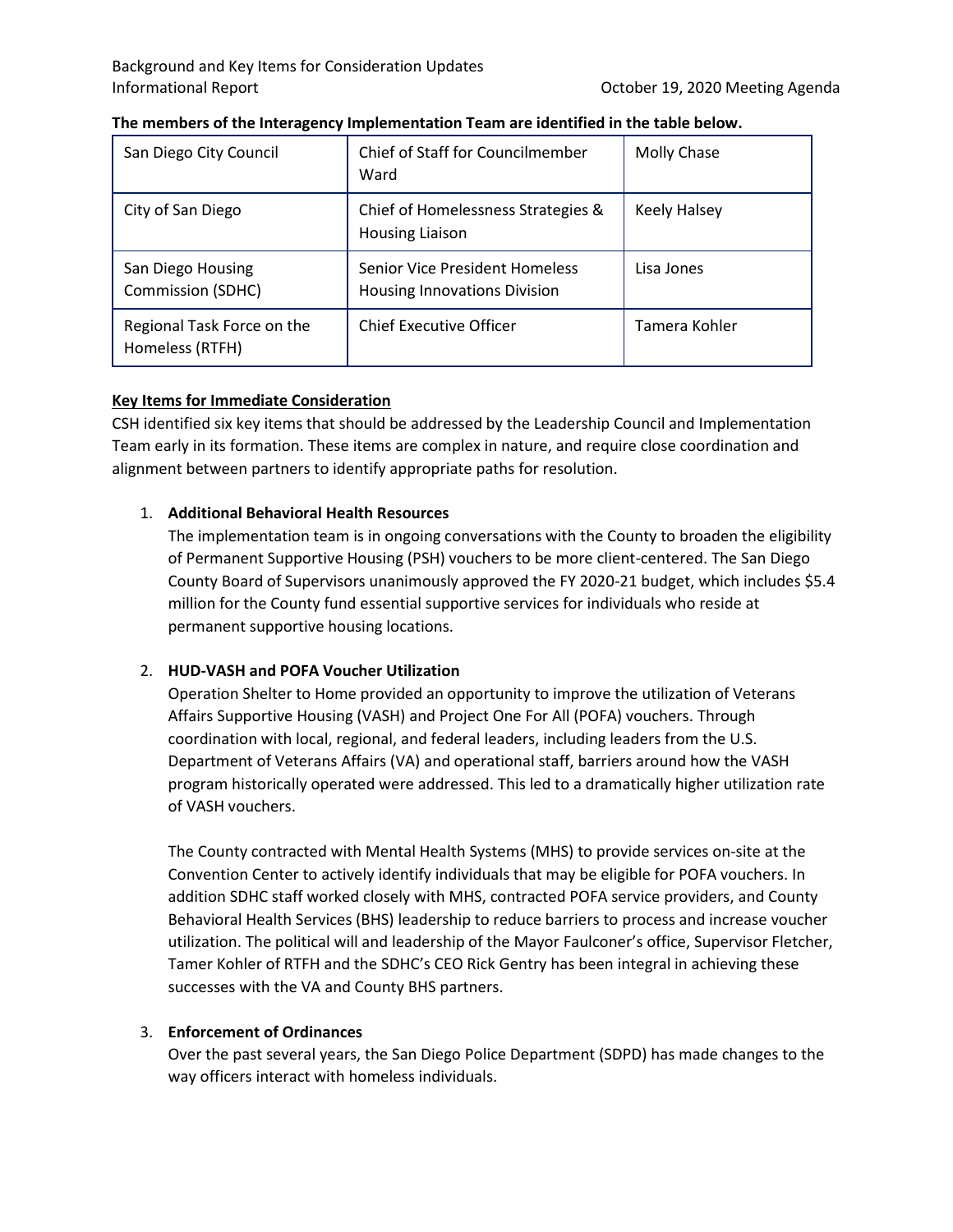The City established the Neighborhood Policing Division (NPD). The division helps serve as a bridge between communities with concerns about quality of life issues, including homelessnessrelated issues, and individuals in need, to help get individuals experiencing homelessness connected to social services. The division includes the non-enforcement focused Homeless Outreach Team, which has been especially active during the pandemic, offering shelter and services in communities throughout the City.

While SDPD has a responsibility to be responsive to calls for service and community complaints, including those related to homelessness, NPD provides a measure of balance that takes into account the needs of individuals experiencing homelessness and the opportunity law enforcement has to direct individuals to services. NPD has implemented controls and training that provide for education-led "progressive" levels of enforcement for various offenses. The officers provide connections to services and available shelter during their interactions, while educating individuals on the laws that apply in order to encourage compliance. Working directly with service providers, NPD also created a program through which individuals can accept a shelter bed in lieu of enforcement actions, to increase the number of individuals who may choose to accept services and get connected to help.

The City has also made strides to improve the Homeless Court program, which provides individualized resolution of outstanding criminal matters, by making it available to a larger group of individuals and allowing for resolution of parking violations.

The City and SDPD also continued to fund and participate in the Serial Inebriate Program (SIP), for alcohol users; Prosecution and Law Enforcement Assisted Diversion (PLEADS), for narcotics users; and the Serial Misdemeanants at Risk Program (SMART), for various offenses, all of which offer treatment and alternatives to and diversion away from the criminal justice system and serve as tools for SDPD to use to direct individuals toward help.

## 4. **Improvements in Outreach**

On 1/16/2020 RTFH adopted an unsheltered and encampment policy to provide guidance on a shared vision and approach among the San Diego region for addressing the needs of unsheltered persons including those in encampments. Additionally, a Request for Proposals for Neighborhood Based Coordinated Outreach was released in August 2020. The recommendation for award for the ranking RFP proposal will go the Commission Board on 10/16/2020 and to the Housing Authority and City Council on 10/27/2020.

## 5. **Housing Navigation Center and Neil Good Day Center Evaluation**

The current use restriction covenant on the Neil Good Day Center will expire in approximately one year, which prompted a discussion on how the site and resources will be used in the future, especially given the site's close proximity to the newly established Housing Navigation Center. The Community Action Plan recommended a review of the housing navigation outcomes of the Housing Navigation Center, alongside the use and outcomes of the Day Center and costs related to upgrading either facility so that a strategic decision about the use of both buildings could be made before the end of the use restrictions.